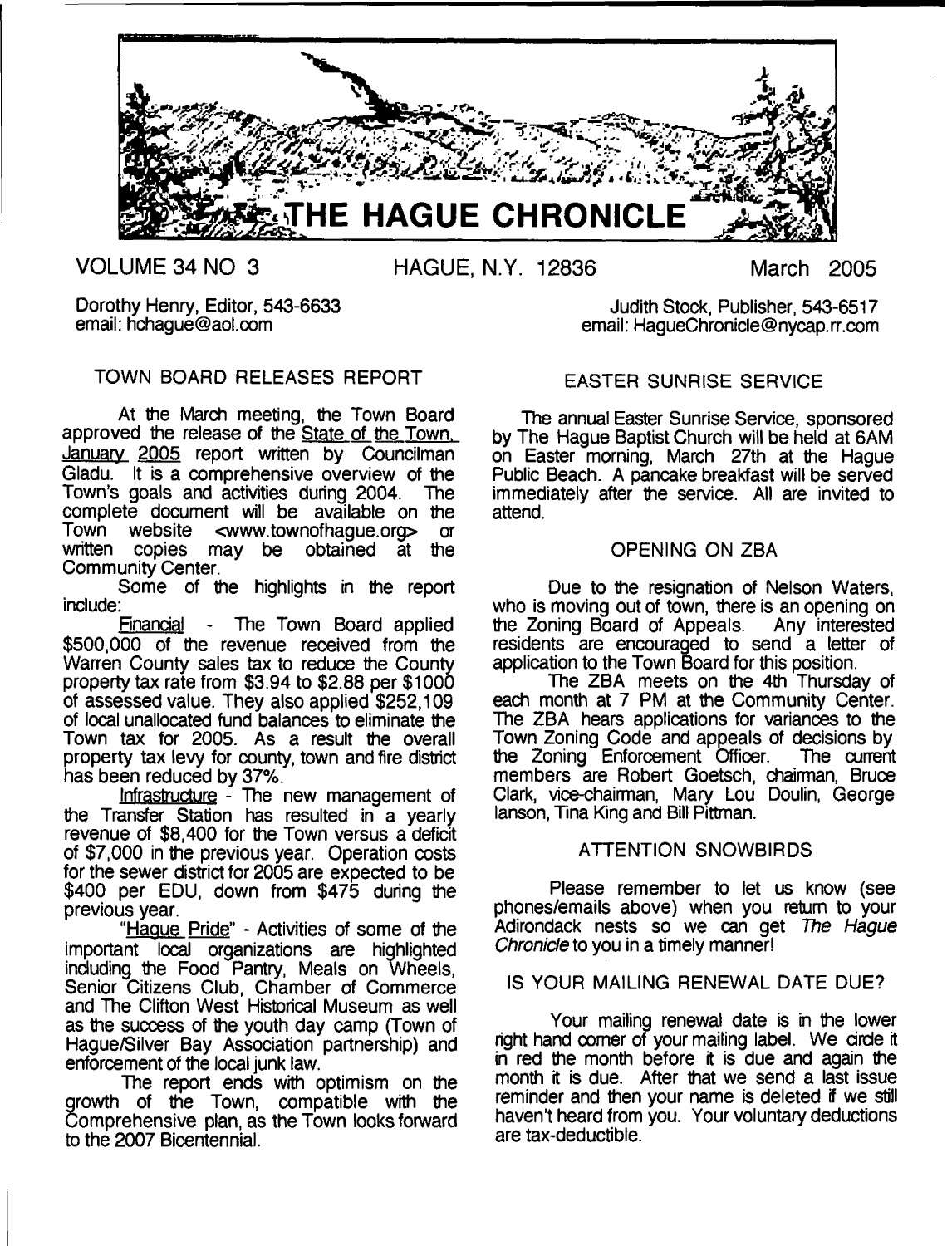#### SENIOR CLUB NEWS

February's covered dish luncheon meeting was a tasty success, as always. celebrated the birthday of one of our "90+ Elite Club", Ursula Montbriand, who arrived escorted by her son, Frank. She enjoyed not only her gaily decorated surprise cake & gift, but also the smiling well wishes from many friends.

On March 15th the Seniors will be at the Ti Nursing Home to celebrate George Traver's birthday. He, too, is a member of our "90+ Elite Club" and we look forward to sharing a fun party with him and some of his friends.

The March Meeting will be a free event open to all residents of Hague. Our guest speaker will be Beth Bidwell, Executive Director of the Wildlife Institute of Eastern NY. Her "Birds of Prey" program will include live bird<br>presentations and provide information on presentations and provide Adirondack raptors such as barred owi, falcon, hawks, etc. Do plan to come. The meeting is Tuesday, March 22nd at 1:30 PM at the Community Center. This is a great program and one you all will enjoy. See you then. **Example** 1. mp

# 55-ALIVE SAFE DRIVING COURSE

The Hague Senior Citizens Club is sponsoring this course scheduled for Thursday, April 7 at the Community Center starting at 9:30 AM with registration starting at 9. Be sure to bring your driver's license with you. Anyone 55+ years may take this course - cost is \$10. This is a 6-hr course with a 30-minute lunch break. Upon completion you will receive a certificate which entitles you to a 10% discount on auto insurance, good for three years. Coffee refreshments will be available in a.m. but bring your own lunch. Enrollment is limited, so interested, please call Madeline at 543-6130.

#### HVFD NEWS

There were three fire calls using 45 man hours during the month of February and eight ambulance calls using 84.5 man hours.

On behalf of the HVFD we would like to thank everyone who supported our winter weekend breakfasts. Our department was able to donate \$860 towards the Mary C. Beste Scholarship Fund.

Once again we are getting prepared for our Memorial Day chicken BBQ on May 28, 2005. Serving time, menu and prices will be announced ... Joanne Trudeau

#### MEMORIAL DAY PARADE - SAT., 5/28

The Parade Committee is definitely in gear with many new ideas on tap. The Fun Fest at the beach promises to be a great family day, with games, demonstrations, crafts, various foods, and music by WOKO Radio along with live performances - one being the Cambridge Band with a 30-min concert prior to parade time. Our Parade presently has three bands under contract with two or three more possible, plus we have several inquiries out for various other<br>units to take part. Haque's DAY TO units to take part. Hague's REMEMBER is looking good!

The Committee wishes to thank those who have already sent in their donation to support the Memorial Day Celebration. We sincerely appreciate your assistance. Anyone else who wishes to contribute, please make<br>your checks payable to THE HAGUE your checks payable to The SENIOR CITIZENS CLUB SENIOR CITIZENS CLUB PARADE<br>ACCOUNT and mail to the Community and mail to the Community Center, Rt 8, Hague, NY 12836. Remember, it is all of you who make this event possible.

Anyone interested in taking part in the Fun Fest at the Beach (crafts, music, demos, etc), please call us. Those of you who plan to be in the parade, bear in mind prizes will be given for: BEST IN PARADE, MOST CREATIVE, MOST PATRIOTIC, & BEST YOUTH PRESENTATION. All are welcome to take part in the fun - just be sure to contact us.

For further information please contact Emily Cobb at 543-6325, Dottie Henry at 543-6633 or Madeline Pelkey at 543-6130.

*HAPPY* EASTER!

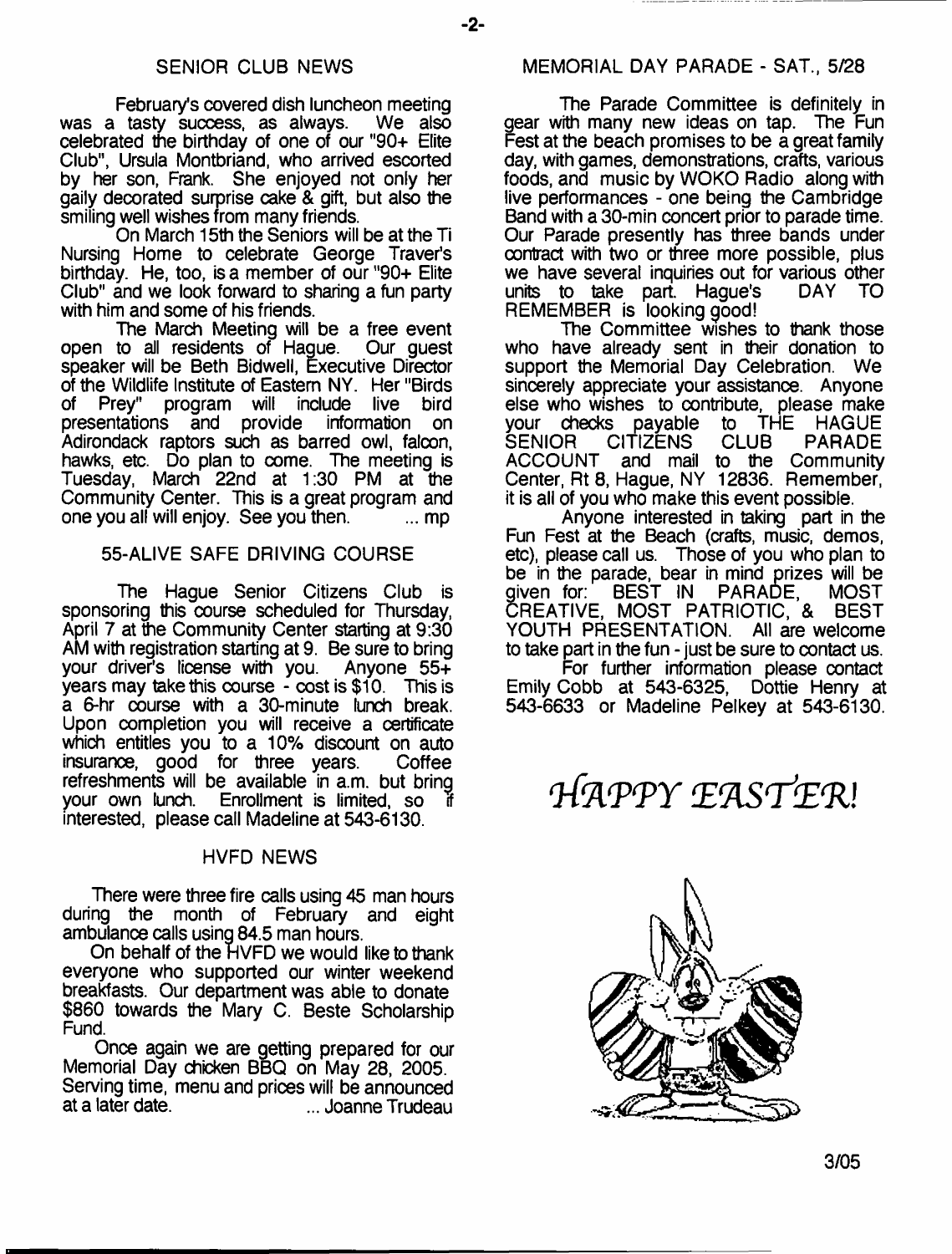# WINTER WEEKEND RESULTS

The weekend of February 18 - 20th saw renewed winter activity in Hague. The results of the Polar Bear 5K Run were as follows: In the Co-Ed Open division - 1st - Jim Cunningham (35.39), 2nd - Liz McDonough (36.13) and 3rd - Jason Giersch<br>(36.32): in the Masters division - 1st Dave in the Masters division - 1st Dave Burroughs (30.56), 2nd - Chris McDonough (33.12) and 3rd - Brian Teague (33.35) and in the Seniors Division - 1st - Peter Waite (37.02) and 2nd - Jim Cunningham (43.29).

The 50-50 raffle for the benefit of the Beste Scholarship Fund was won by Sharon Zeyak. Donna Van Wirt and Diane Farinick won the snow sculpture contest.

A new event held this year was a Tug-of-War. Winning the women's divsion was a team consisting of Sheri DeLarm, Sandy Smith, Penny Mason, Jamie Olcott and Katie Wells. In the men's division, the winning team was made up of Cris Ginn, Ken Shultz, Steve Young, Gardiner Gendron and Colin Dunn.

The highlight of the outdoor events was the Polar Bear Swim. Nearly 200 people surrounded the area around the dock at the Trout House Village to watch seventeen hardy souls jump off the dock.

The annual Beste Scholarship Dinner held at Silver Bay was again the main event of the weekend and was followed by a successful auction held by the Northern Lake George Rotary Club. Winners of the \$300 Beste Scholarships were: Thomas Haskell, son of Tom and Meg Haskell who is attending Clinton CC with a major in Criminal Justice; Michael Michela, son of Joseph and Debby Michela who is attending Hudson Valley CC with a major in Physical Education; Matt Frasier, son of Dick and Edna Frasier, who is attending Worchester Polytechnic Institute, Worcester, MA with a major in Civil Engineering; Monica Sitts, daughter of Ron and Maria Fuifer who is attending Hartwick College, Oneonta with a major in Chemistry and Matthew Russell, son of Victoria Fish and Mark Russell, who is also attending Clinton CC and majoring in Criminal Justice.

# MORE HONORS FOR SANTANIELLO

Ted Santaniello, son of Kathy and Sal Santaniello, Silver Bay, placed third in the 400-meter dash at the SUNYAC and the ECAC indoor track championships. At the New Balance Armory, he ran the first leg of the 4 x 400 relay in 49.9 seconds which set a new PSU relay reord of 3:21:41.

Ted won a bronze medal in the open 400 meter race at the 2004 Empire State Games which has qualified him for the State Games of America to be held in Colorado Springs in July.

Santaniello, a junior at SUNY-Plattsburgh with a 3.19 GPA, was named Student Athlete of the week in hoth January and February



-3-

Doug Zeyak entertains during the weekend country music show.

# LAKE GEORGE PARK COMMISSION

The LGPC announced an Invasive Species Advisory for the 2005 boating season. The Commission is calling on every lake user to follow the basic invasive species precautions, "Inspect, Wash, Drain, Dry," to prevent transportation of zebra mussels, waterchestnut, alewife and other<br>invasive species into Lake George. The invasive species into Lake George. Commission is also appealing to the public to comply with the Park Commission's regulations prohibiting any person from launching a boat into Lake George's waters unless it has been inspected and all marine growth has been removed.

"Prevention is the easiest, most affordable means of protecting the Lake George ecosystem from invasive water species," said Senator Betty "The LGPC and the businesses they partner with do a tremedous job each year educating boaters. Anyone wanting to enjoy the lake should also respect the lake and that means taking a little time to ensure the vessel they are launching is free of marine life that can harm Lake George." For more info, please contact the Lake George Park Commission at 518-668-9347 or at www Jgpc. state. ny. us

# LOCAL MAN CELEBRATES HIS 100TH

Dr. Henry Mouradian, a retired dentist in Ticonderoga, celebrated his 100th birthday on March 12. Dr. Mouradian is a very active member of the community and a long-time member of the Kiwanis Club.

A celebratory luncheon was served after the Sunday morning service at the First United Methodist Church in Ticonderoga on March 13. All monies contributed to the luncheon were given to his favorite charity, *The Heifer Project*

## DOWNTOWN HANGING BASKETS

It is not too late to send your \$25 contribution to the hanging basket project in Hague. Please make check payable to The Enhancement Committee, Community Center, Hague, NY 12836. Include your name as well as the name(s) of person(s) you wish to honor. New requests will be taken on a first-come-firstserved basis, as the hanging poles become available - after we hear from previous donors. Brass markers are included in the \$25 donaton.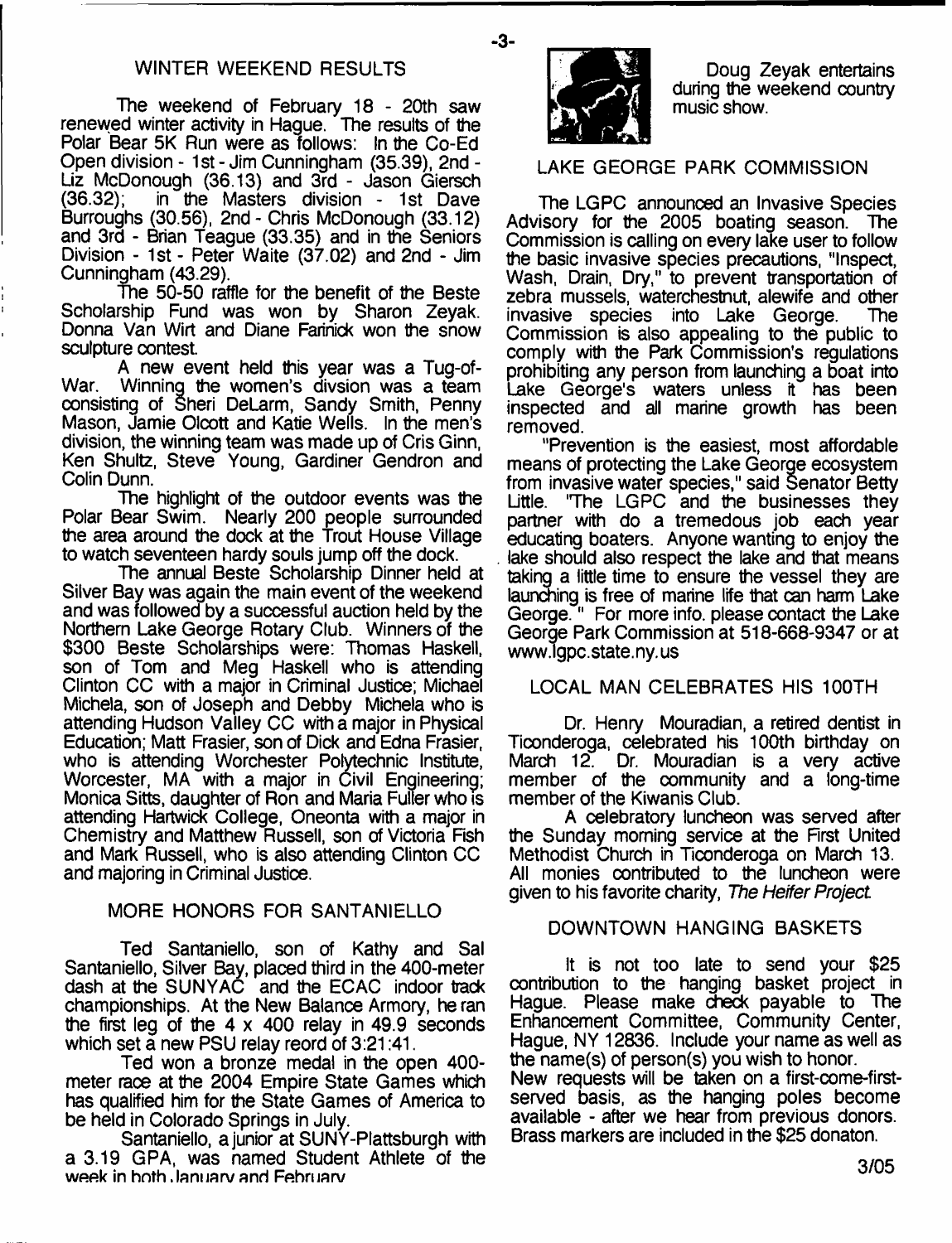## 20NING BOARD OF APPEALS - 2/24/05 TOWN BOARD MEETING - 3/8/05

Chairman Robert Goetsch opened the meeting with Tina Barth, Bruce Clark, George lanson, Bill Pittman and Nelson Waters present and Mary Lou Doulin absent.

Under old business, the Board learned that Nikolay Wilen (43.13-1-4, Lakeshore Drive) will not need a variance since a new survey shows the total area of his parcel to be 2.21 acres which can be subdivided into two lots of at least 1.1 acres each.

Under new business, the Board set a public hearing for next month for Pat and George Dougherty (43.13-1-36, 4 Cranberry Lane in Cape Cod Village) who are requesting an area variance to remove their existing house and construct a new one. The new structure will occupy 34% of the property where the current one covers 21%.

## PLANNING BOARD - 3/3/05

Chairman David Swanson called the meeting to order with Roily Allen, John Brown, Cathy Clark, Tim Costello and Pam Peterson present and Peter Foster absent. Councilman Dick Gladu represented the ZEO office since Mr. Bailey is on vacation.

Under old business the Board approved the subdivision for Wilen (43.13-1- 4, Lakeshore Drive, TR-1) with the condition that plumbing be removed from the smaller living structure by 6/30/05 and that by 6/30/06 the structure will either have been modified to the satisfaction of the ZEO or attached to the main structure. These conditions were imposed since there can only be one living structure on a newly created lot.

They also approved the White application (26.10-1-25, North Friends Point Rd, TR-1) to demolish an existing house and replace it.

Under new business, site reviews were scheduled for Dougherty (see above) and Barton (60.17-1-13, Oneida Drive, TR-1R) who wishes to construct an addition to an existing house within 100 feet of the Lake.



All members of the Town Board were present; Dan Belden, Supervisor and Councilmen Bob Patchett, Dick Gladu, Lu Megow and Rudy Meola. After the Pledge of Allegiance a moment of silence was held for Leonard Corlew.

#### Committee Reports:

Assessor/Justice - Councilman Gladu reported that they are still working toward the 100% target for the equalization rate. He has also recently been made aware of NYS bill S2846 introduced by Senator Betty Little. This bill seeks to amend the real property tax law in order to fix the assessed property value for residents of age seventy (70) or older. It would provide state reimbursement to the town for lost tax revenue. Councilman Glaudu also mentioned a property tax reform task force in Ulster Co where towns share a common school district. He would like to see Ticonderoga and Hague send out a joint memo on this issue. (See  $\leq$ [www.nytowns.org](http://www.nytowns.org) >)

Councilman Meola reported that the Board is continuing its negotiations with Silver Bay Association with regard to a payment in lieu of taxes.

Buildings & Grounds - The Board is continuing its efforts to correct building problems at the Community Center.

CARE - Councilman Patchett noted that food is distributed on Thursdays from 1 to 2 pm. The coordinators, Sheryl Bailey and Viola Vassallo are encouraging anyone eligible to use the program including more young people who might qualify.

Finance - The annual financial report has been completed and the transition to new software is planned for completion by April 1st.

Fire - Work continues on a variance and updating their survey.

Highway - Councilman Megow reported that a deed of property on Overbrook Road West shows it is all private property. He moved to rescind his previous motion that the Town maintain it as a public road and plow there. The Board approved the current motion, however Councilman Meola noted that the previous motion in February was null and void anyway because the Town cannot turn a private road into a public road on its own. The Board will notify the affected property owners.

Con't on page 5 - Town Board

*Everything that is really great and inspiring is created by the individual who can labor in freedom.* **Albert Einstein**

-4-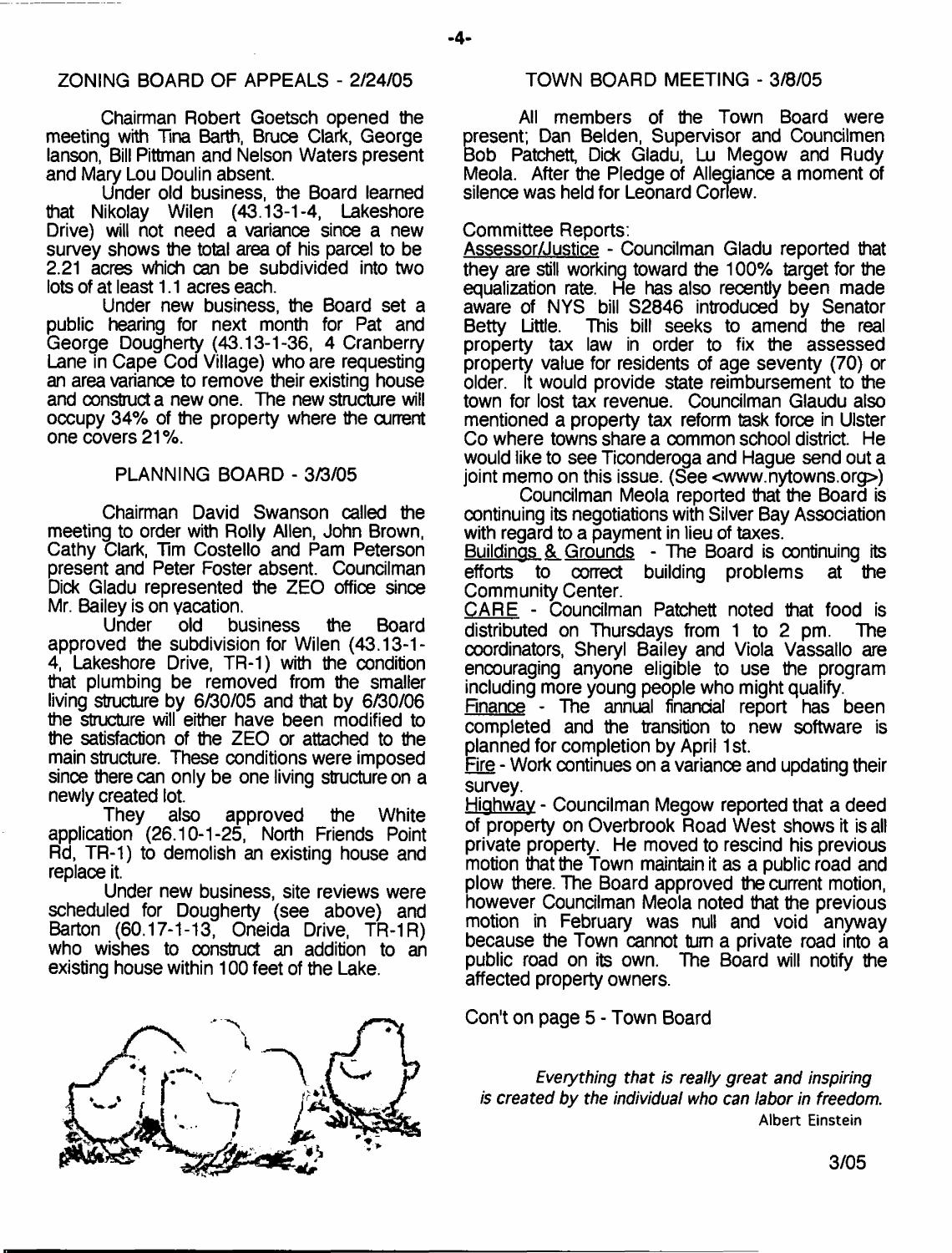Con't from page 4 - Town Board

Museum and Historian - Councilman Meola distributed copies of the new by-laws of the Clifton West Hague Museum. The Museum Board of Trustees will be composed of a member from the Hague Town Board, the Hague Historical Society, administrative staff at Silver Bay Association, the museum profession, the Hague Town Historian (ex-officio) and at least two  $(2)$  but no more than four  $(4)$  members at large from interested (4) members at large from interested community members. Councilman Patchett asked about the requirement for a SBA staff member and it was indicated that the Town wanted to work with Silver Bay as well as share expertise since SBA also has museum archives. Board members have met with the architect and the preliminary sketches are at the Community Center.

Plannina/Zonina/Stormwater - Councilman Gladu thanked Tim Costello for filling in at the ZEO office and noted that congratulations are due to him for getting his BA degree.

Sewer District  $1 -$  The Town is working to correct problems with a frozen area.

Transfer and Recycling - The yard waste contract is in place and Casella will be in touch with Councilman Megow about renewing the transfer station agreement. Councilman Gladu suggested that plans should be made for the spring pick-up day.

Youth - Councilman Meola reported on attending a meeting of the Warren County Youth Commission where a summary was given of a survey which showed a progressively high percentage of alcohol and drug use by students. He noted that Warrensburg had low attendance at a community meeting to discuss the data. A conference of youth leaders is to be held at ACC.

# In Unfinished business, the Board:

Reviewed a recommendation from the<br>cement Committee on signage and Enhancement Committee on signage concurred that no signs should be placed in the triangle at the intersection of Routes 8 and 9N. Since the Town has a permit to work that area from the State DOT it can regulate the triangle. dissenting viewpoint felt that organizations should be able to put them there if it was limited. The Board discussed having a "nice sandwich board placed on the bridge." They have sent back a charge to Enhancement Committee to design two (2) such boards.

Appointed John Brown as Clerk of the Planning Board.

Under New Business, the Board:

1. Accepted with regret the resignation of Nelson Waters from the ZBA effective 4/1/05. Councilman Meola noted that these town boards need balance and should be represented by all sections of the community.<br>2. Approved hiring recommendations for 2. Approved hiring recommendations for Lifeguards, Park Attendants, and Visitor Center Staff. Letters were sent out to all employees from last summer. Two young<br>men under the international connection under the international connection program from Macedonia will be lifeguards along with Peter Christenberry, summer resident of Oneida Bay. Joan Steitz, Michelle Bissell, and Joe McCranels will also be employed with Dave Snow as an alternate.

3. Heard from Tom LaPointe about equity<br>concems about using and grooming arooming snowmobile trails. He will meet further with Supervisor Belden to discuss these concerns. 4. Approved a resolution designating the Community Center as the Polling Place in the

Town of Hague.<br>5 Heard from 5. Heard from Supervisor Belden that he will be out of town and has therefore rescheduled the next Town Board meeting for Thursday, April 14th at 6:30 pm with the Board meeting at 5:30 pm to audit the bills.

6. Scheduled a public hearing on Amendments to the Sewer User Law for April 14th at 6 pm before the Board meeting. 7. Approved the release of the State of the Town. January 2005 report written by Councilman Gladu. (see related article p. 1)

# Supervisor's Report:

Supervisor Belden mentioned that the County has money to pay for a cell tower and the Warren Co Sheriff's Dept, has a machine to do testing for the location. It will need an APA permit which he thinks will be given for<br>public safety reasons. He noted that the public safety reasons. APA has no jurisdiction in the hamlet.

# Adjournment:

Prior to adjournment the Board went into executive session with the assessor to discuss the negotiations with SBA.

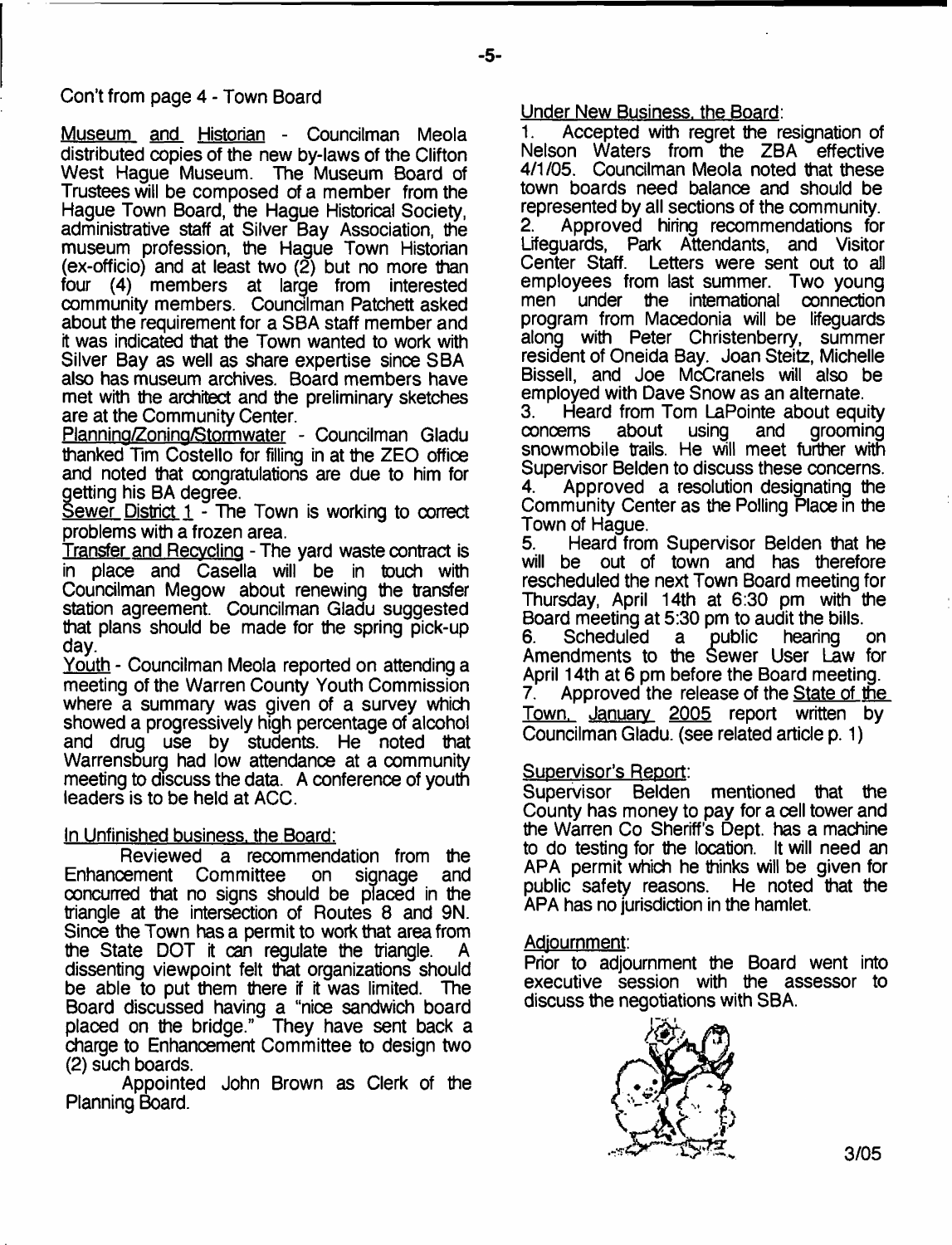

*'The Gates at Central Park, NYC*" *photos by Judy Stock 2/05*

## VISITING "THE GATES"

The worldwide attention given to New York's Central Park during the display of Christo and Jeanne-Claude's "The Gates, Central Park, New York, 1979-2005" has touched our area. Several local residents made the trip to New York and one of our seasonal residents, Mary Behr, was among those who actually installed this unique art work.

Mary, who is getting her MFA in Design and Technology at Parsons School of Design, was on the installation crew having signed up on the artists' website over a year ago. She writes:

> There were 600 installers, from all over the world. We worked in groups of eight for six days. The project planners had allotted five days for installation, but we were so good that it only took four! Then we spent a day cleaning up the park and the last day unfurling the saffron curtains.

> Spending nine hours each day in Central Park was such a treat! It was a pleasure to act as the artists' ambassadors, which meant answering every questionand the occasional 'attack' politely. Every day, the numbers were the same: ninetyfive heartfelt thanks for all of our hard work, five angry outbursts, three celebrity sightings, and one third grade class, who became very attached to us.

> I loved 'The Gates." I loved the design and the engineering; I loved the placement that highlighted the winding paths of the park, and I loved the carnival vibe that they inspired in the park. There were four million visitors during the cold and windy installation period, up from 750,000 the same period last year.

> I even loved the ephemeral quality of the project. The Gates was only up for sixteen days. Today, all of the 7,503 Gates are gone and will soon dissolve into new items: the steel bases will become rods for reinforcing concrete; the aluminum corners and base sleeves are to adorn houses as gutters and siding; the vinyl frames will be recreated as PVC pipe, fences, and tool handles; and the saffron ripstop nyton material will be turned back into thread.

Cathy and Bruce Clark, with daughters Katie and Jennifer and Cathy's mom visited 'The Gates" on Bruce's birthday just after it snowed. Cathy noted that the billowing saffron made "the best party decorations". The Clarks were delighted to see the "mammoth amount of activity" with everyone smiling and enjoyed sharing the beautiful sight with "strangers from all over the world."

i

Councilman Rudy Meola, who was in New York for the meeting of the Association of Towns, also took the opportunity to view the scene at Central Park. He was very impressed at the creativity of the project and the commitment by the artists who did it all "at no expense to the taxpayers."

Judy Stock, Hague Chronicle Publisher, who was visiting in the area, also enjoyed the unique experience which "nearly everyone can appreciate without having to debate artistic quality."

Although the work had been dismantled more information and pictures are available on the artists' website at [<http://christojeanneclaude.net/](http://christojeanneclaude.net/)>.

-6-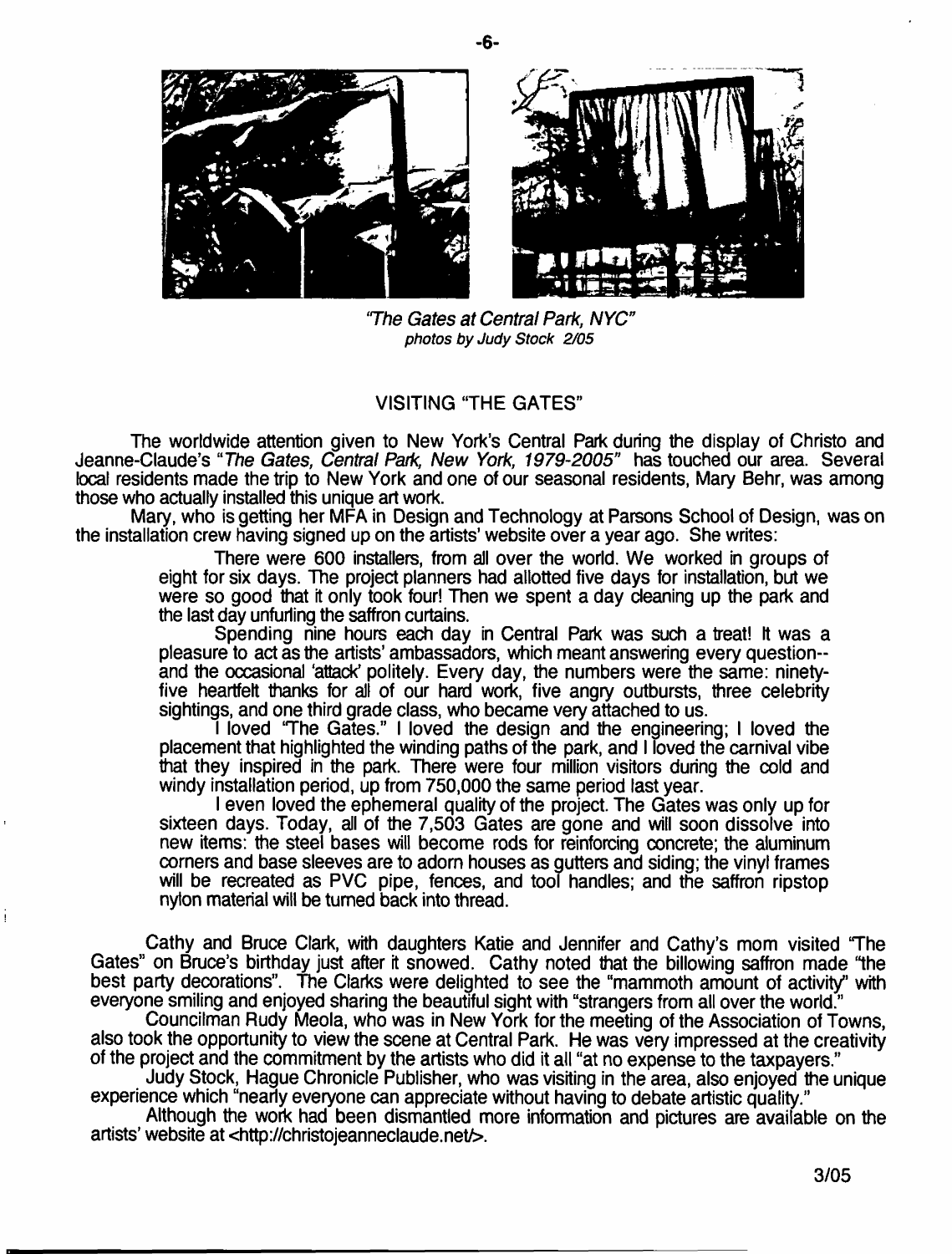# *~SOUbJVIb)GS~* -7-

BORN: A daughter, Aimee Jacqueline, to Charlene and David Ehmann of Lake George on January 6, 2005. Her maternal grandmother is Hague Postmaster ^kcqueline Fort and her great-grandfather is William ^Beach Lambert, both of Silver Bay.

BORN: A girl, Michaela, to Jennifer and Robert Mathews of London and Sabbath Day Point on February 15. Proud grandparents are Polly and Dick Mathews, Sabbath Day Point.

BORN: A boy, Tucker Patrick, to Rick and Molly McPartiin on March 9 in Concord, NH. Proud grandparents are Rev. Julie (Henry) and Ken McPartlin.

MARRIED: Gregory Klingler of Staten Island and Silver Bay, NY and Nancy Taylor, Staten Island and Lake Luzerne, on February 12 in the Fort Wadsworth Military Chapel, Staten Island. Rev. Skip Trembly, Assistant Pastor of Hague Wesleyan Church officiated. Gregory is the son of Fred and Ruth Klingler, Staten Island and Silver Bay.

DIED: Ruth Bohnet Jenkins, 99, on February 16 in Saratoga Springs, NY. Mrs. Jenkins is predeceased by three husbands; F. Wilson Keller, Joseph Mirtl and Willmer Jenkins and a son, Robert Keller. Survivors edude a daughter Dr. Jean Keller Miller, Bronxville, Y, four grandchildren and six great grandchildren. A memorial service is planned for July at Silver: Bay where Mrs. Jenkins summered more than 90 years. Memorials may be sent,to Grace Memorial Chapel, Silver Bay Association, Silver Bay, NY 12874. -

THIRD MARKING PERIOD HONOR ROLL J

The following Hague students have been listed on the third marking period honor roll for Ticonderoga High School. Congratulations!!

Grade 12 - First Honors:

| Aren Laundree, Wyatt Peterson          |
|----------------------------------------|
| 2nd Honors: Danielle Connors,          |
| Grade 11 - 2nd Honors:                 |
| Sarah Bissell, Andrew Trombley         |
| Grade 10 <sup>'</sup> - First Honors:  |
| Akashia Swinton, Kacheena Trudeau      |
| 2nd Honors:                            |
| Janine Best, John Breitenbach          |
| Grade 9 - First Honors: Samantha Abare |
| 2nd Honors: Alanna Swinton             |
|                                        |

#### KINDERGARTEN REGISTRATION

Kindergarten Parents Screening Information Night will be held on Tuesday, March 22 at 7PM in the Ti Elementary School cafetorium for parents of incoming students for the 2005-2006 school year. Kindergarten screenings will take place on April 1, 5 and 8.

Parents must bring their child's birth certificate, registration packet, and immunization record to the school at the time of their screening appointment.

Families new to the school district who have children of kindergarten age are asked to contact the Elementary School office at 585-7437, ext. 219.

# TICONDEROGA SCHOOL BOARD

The regular meeting of the Ticonderoga School Board was held on February 15, 2005 with Gary Davis and Dick Frasier absent. All<br>others were present. The following are others were present. excerpts from the minutes of that meeting:<br>Approved leave of absence for Kerry leave of absence for Kerry Finglund, Art Teacher; approved John Fritz as full-time bus driver; approved Susan Thatcher as food service helper; approved Sharon O'Hara as school secretary; approved the appointment of Pat Cornell as full-time music teacher; approved Ann Westervelt, Colleen Courtney, Thomas Palandrani as substitute teachers; approved Katherine Joubert as substitute teacher aide, approved Veronica Denno and Thomas Taylor as substitute cleaners; approved recommendations of Committee on Special Education.

Reports were heard from Superintendent of Schools, John McDonald, Mrs. Reale on Essex Co. School Boards Association and Mr. Dodd, Mr. Cossey and Ms Streeter on Technology.

A **Budget workshop** is scheduled for **Hague** at the Community Center on April 5th at 7pm. Hearings on the proposed budget will be held on April 26 and May 10 with a vote on the proposed budget and election of Board of Education to be held on May 17. The last date for filing for a position on the Board of Education is April 15 and voter registration is on May 10.

# HIGH SCHOOL EQUIVALENCY TEST *\$\$*

A high school equivalency test will be given on Wednesday & Thursday, April 6 & 7, 2005 from 3:30 - 8:00 PM at Ticonderoga High School. Attendance is required each day. To obtain an application, call the Guidance Office at Ticonderoga High School at 585-6661, Ext. 123. Applications are to be returned to the Guidance Office, THS,  $\overline{5}$  Calkins Place, Ticonderoga, NY 12883.  $\frac{3}{05}$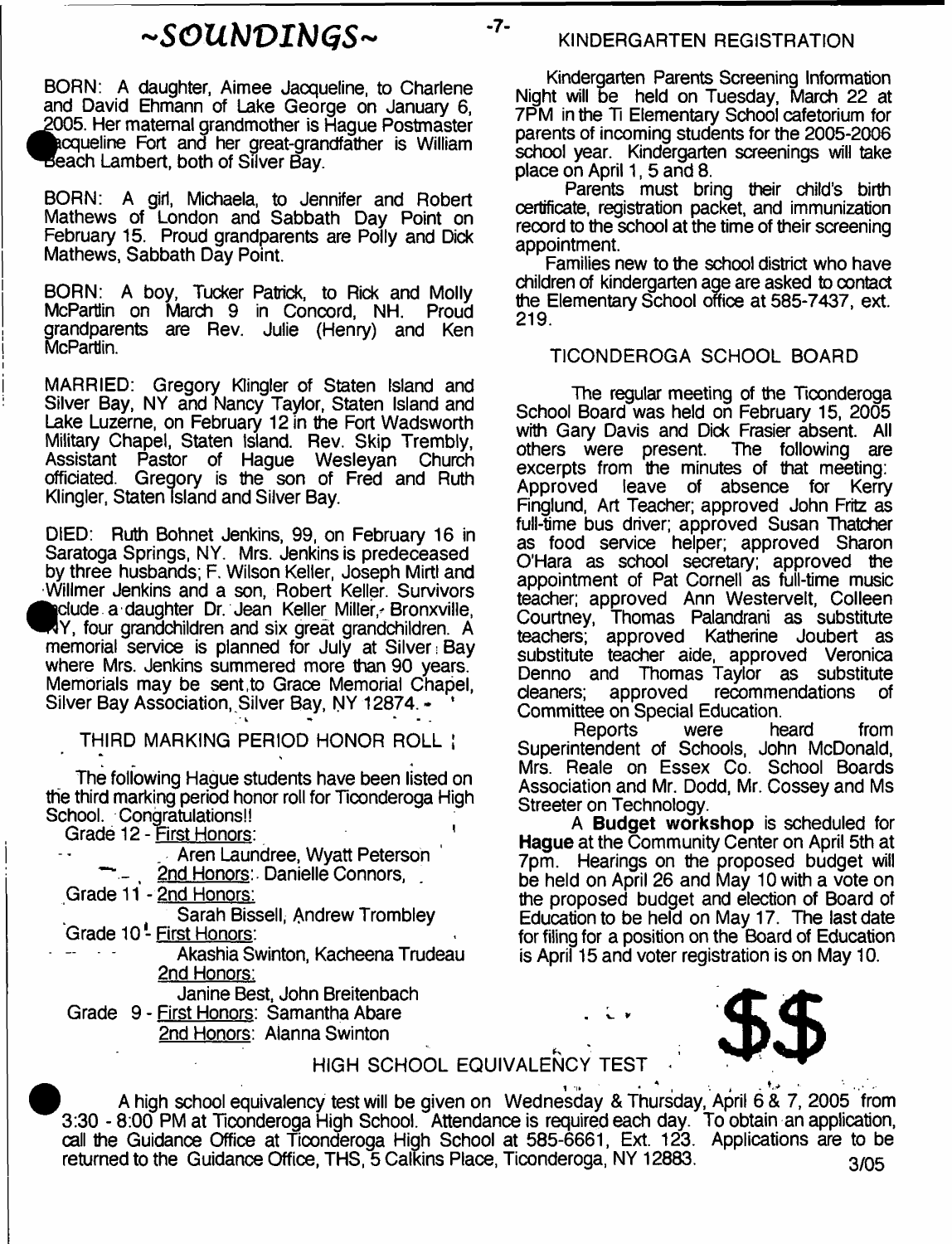The Ti Festival Guild has released its program for the coming summer. The Tuesday night concerts are as follows:

July 5 - Opening night celebration with 'The Brits with Beatles music?'

July 12 - Celtic and World Folk Music "Simple Gifts"

July 19 - Styling Variety and Humor in Music - "Alien Folklife"

July 26 - Eclectic Rhythm Sounds and Vocals - Vicki Russell

Aug. 2 - The Return of the Brass" Adirondack Brass

Aug. 9 - Hometown Night - Tom Wilkinson and Ty Chanson

The Arts Trek programs are held on Wednesday mornings under the tent at 10AM

July 6 - Yellow Submarine & Favorites - The Brits"

July 13 - Spoons Workshop and Folk Songs - "Simple Gifts"

July 20 - The Lost Dragon" - The Puppet People

July 27 - The Pioneers" - Kit's Kaboodle (Kitty Jones)

Aug. 3 - "Be Cool, Be Safe" - Rick Adam

Aug 10 - Songs of the Rainforest "Taino" (Music with a Latin beat)

ARTS TREK is open to all children and would-be children free of charge. Season tickets for the Tuesday night performances are \$45.00 until May 1; After May 1 the price is \$50.

The Ti Festival Guild is in its 26th year bringing the performing arts to the Ticonderoga area. Your contribution to this very worthwhile organization would be very much appreciated. Please help to continue the Arts Trek and other arts presentations in the Ticonderoga area for years to come.

For further info, contact Cathie Burdick, Executive Director at The Ticonderoga Festival Guild, 121 Montcalm St., Ticonderoga, NY 12885. Tel. 585-6716.

# COMING NEXT MONTH IN *THE HAGUE CHRONICLE* \*\* Grand ReOpening of Lakeshore Garage \*\*Real Estate Sales in Hague \*Latest on Taxes & Assessments

Next mailing date: April 21st\_\_\_\_\_

## TICONDEROGA FESTIVAL GUILD TICONDEROGA CARTOON MUSEUM OPEN

The Ticonderoga Cartoon Museum has reopened for the season, announced Stan Burdick, director. Three days each week are available for viewing over 600 cartoons - Mon., Wed., and Fri. from 3 - 4 PM. A special program is being planned for most Fridays. These will be either a lecture demonstration by a visiting cartoonist or a display of the works of a noted comic artist Currently Walt Disney will be featured for the month of March. Other special exhibits to be shown are: Sid Couchey on "Richie Rich and Friends," Thomas Nast defeating Boss Tweed", the famous "Gibson Girl", "Animation with Chuck Jones," and "100 Years of the Comics."

The museum in Ticonderoga is unique in its appeal to all ages from  $8$  to  $80$  (and older). It is one of only a dozen such museums east of the Mississippi. Established in Hague in 1998, it was moved to Ticonderoga last April, 2004.

A small donation is suggested for visitors this spring and summer. Reduced admissions are<br>available for families, school classes, and families, school organizations. Call 518-585-7015 for information.



*A strong positive mental attitude will create more miracles than any wonder drug.* **Patricia Neal**

-8-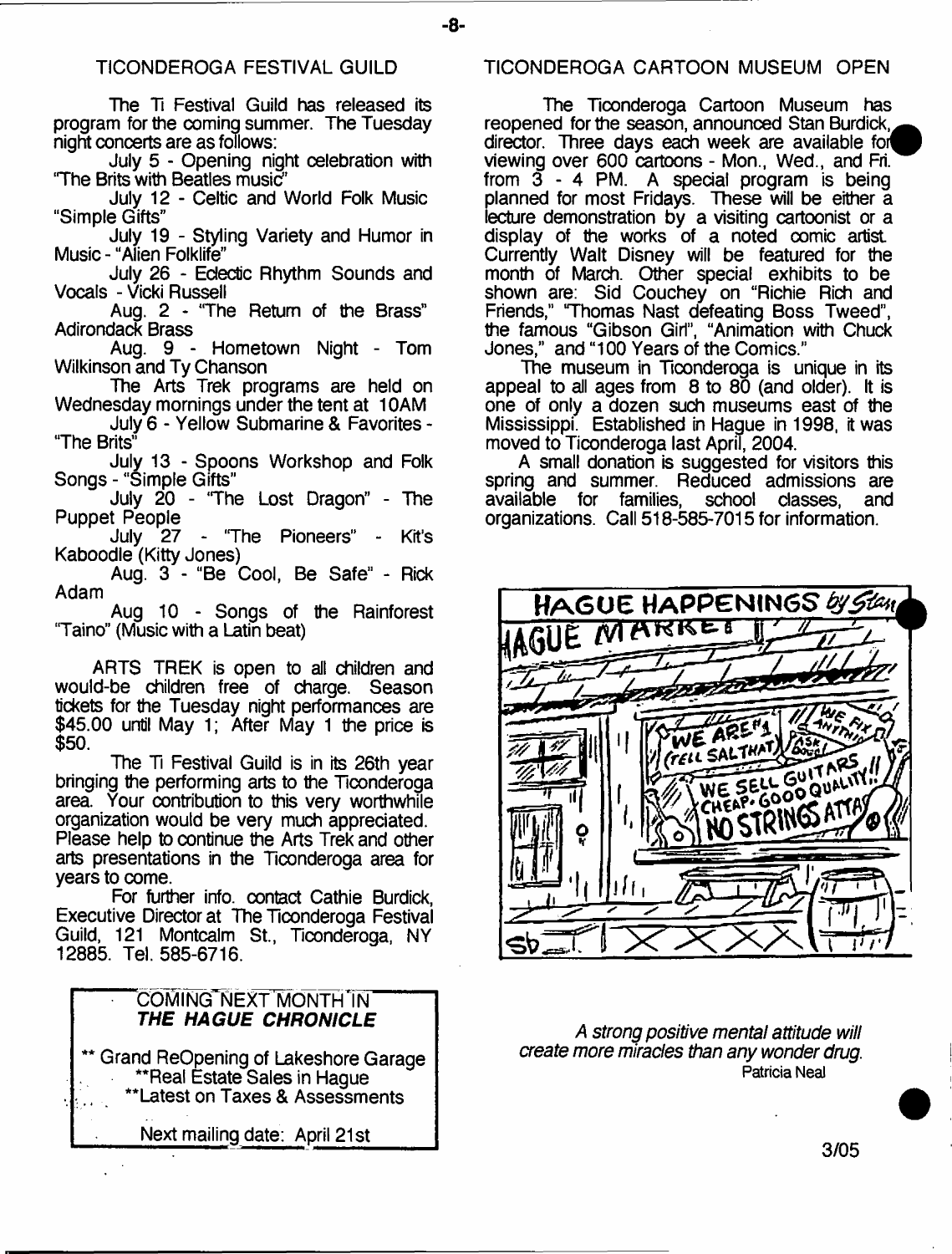# *NATtmg MEPVS*

# by Nancy Wotton Scarzello

As the deadline neared for getting this article into the Chronicle the snow was falling heavily adding to the deep snow base already on the ground. I was finding it difficult to think about the ice going out, as T knew it would be soon. I always look to something in nature to inspire my writing so I decided to look back at my journal from last year to see what was "happening" at this time.

My husband Rick and I had come for a few days and the ice was still covering the lake except for a few small areas. Most of the snow was gone with just a few patches in the shade next to the house. I realized that we had come at that time of transition between winter and spring when the ice begins to loosen its grip on the shore but before complete ice-out. I'd like to share an excerpt from my journal recounting the experience.

*March 27, 2004. I'm looking out of the window at a frozen Forest Bay. Rick and I came over this morning and will stay the night I love being the first ones here to open up the house. It is stifl morning and already we are settled in. We took the sheets off the windows, got water from the lake to boil for drinking and cooking, and then a couple of buckets from the brook to flush the toilets. We only have the little heater on since the house is warming up nicely from the fire we got going as soon as we arrived.*

*While collecting kindling from fallen branches in the front yard, Rick found a dropped deer antler. We must have stepped right over it three or four times, but it blended in like another stick of kindling. He said the other one was probably nearby since once one falls off the other is easy for the deer to hook onto the ground or tree and pull off the itching prong. I couldn't believe it when I found the other one not 6 feet away from the first, just like he had predicted.*

*Right now I am watching some Merganser ducks fishing and playing in the little bit of open water along the shore. One female and five males keep diving underwater and swimming under the ice, then popping up somewhere in the 2*' *wide crack in the ice where the water looks like a small river running out into the bay*

*March 28, 2004. This morning the weather channel said today would be 'abundantly sunny\* and it is. Cold though, with a mild north wind blowing and the crack in the ice of open water and most of the open water along the shore has glazed over again except fora little pond' where our dock would go.*



*The mergansers are congregated in the open water ana I wonder if they have spent the night there, swimming huddled together, and if that has kept the ice from freezing again in that place. The color and texture of the ice surface looks as if it was frozen instantly as gusts of wind swept across the surface. Dark blue-green streaks and mottled areas of frost make it look like a freeze frame of wind skipping over the flat surface of water, small waves frozen in mid-roll. The pressure crack across the bay looks like one long wave cresting.......Oh, I wish I could just stay here, and stay, and stay, and stay."*

The ice didn't go out that weekend or the weekend after, and we did miss the event altogether. Someday I hope to be fortunate enough to be counted among those who do experience it, but the beauty of the ice forming and changing is an equally, yet more subtle occurrence that shouldn't be overlooked as less than extraordinary, because it is.

#### WEATHER NEWS by Mary Lou Doulin

If you enjoyed winter, well then, you will have no complaints about the conditions that have been the norm throughout the first half of March. March arrived and nas been consistent in its "lionesque" characteristics.

March 1 brought a 24-hour storm and nine<br>inches of snow. Blustery conditions were Blustery conditions were followed by three major storms which continued throughout the second week. When do you remember March having so many below 0 days?

| March 4  | 9 below                 |
|----------|-------------------------|
| March 5  | 5 below                 |
| March 9  | 3 below                 |
| March 10 | 7 below and so it goes. |

Seems there is no getting rid of this extended wintry pattern. The record-breaking block that is located above in the atmosphere is stubbornly stalled. This is the culprit that is supposedly causing these extreme conditions. Scenery is beautiful, driving and navigating on foot, difficult.

The last half of Feb. was cold and windy and it rained on the 16th. Many days were filled with bright sunshine. Yearly snowfall is over 6 ft. The lake froze on Jan. 21, which was the coldest day and temperatures plummeted to 25 degrees below zero. Snow banks are very high. Technically spring is one week away (Mar. 20)